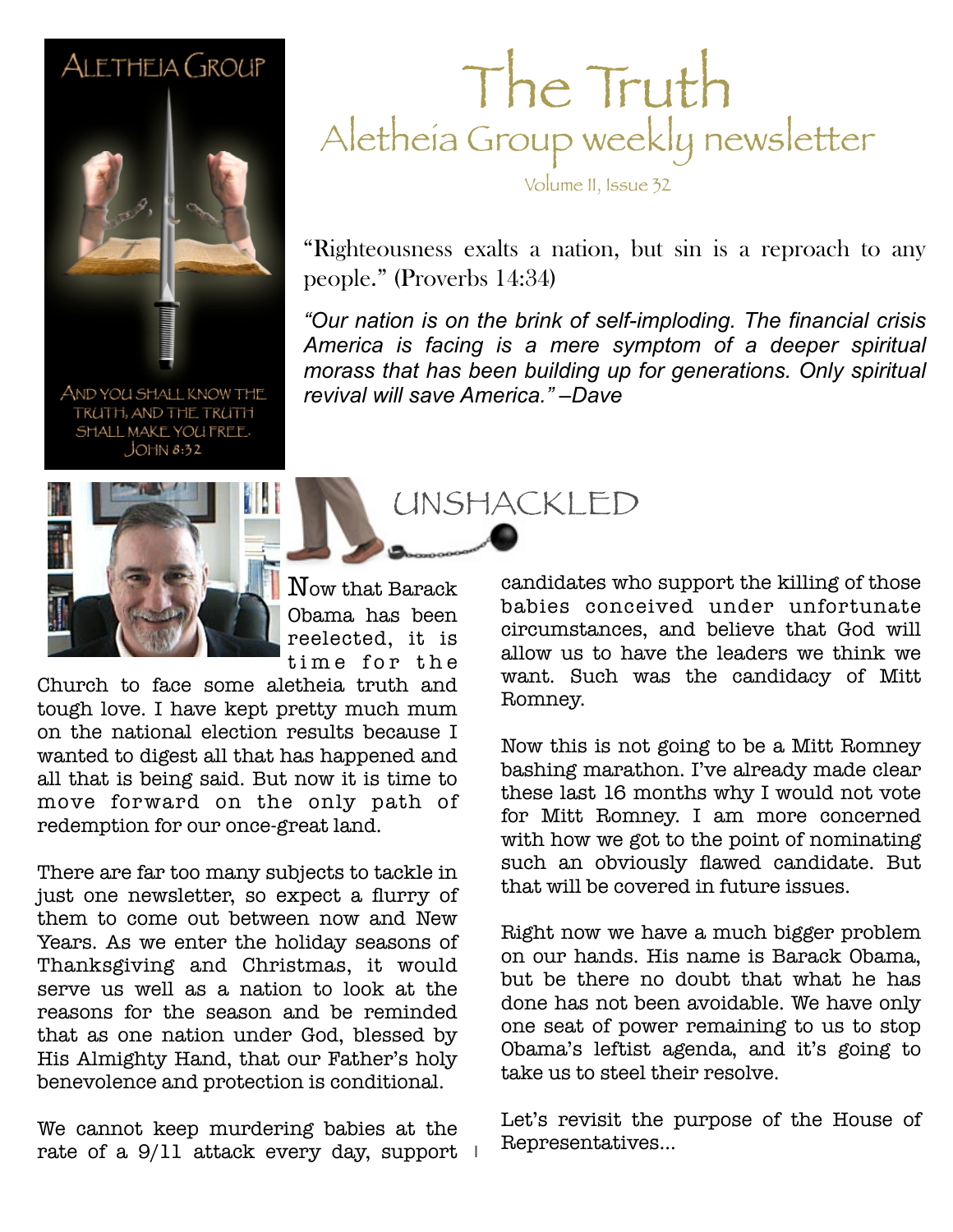# FROM THE FOUNDERS



**The House of Representatives is the people's house. It is in this chamber that all revenue is raised and allocated. It is so because WE the People are the ones from whom the revenue comes in the form of taxation. If we do not steel the resolve of the GOP-led House, then America will be unrecognizable in 4 years.**

*"What prudent merchant will hazard his fortunes in any new branch of commerce when he knows not but that his plans may be rendered unlawful before they can be executed? What farmer or manufacturer will lay himself out for the encouragement given to any particular cultivation or establishment, when he can have no assurance that his preparatory labors and advances will not render him a victim to an inconstant government? In a word, no great improvement or laudable enterprise can go forward*  which requires the auspices of a steady system of national policy." Federalist #62

If Congress in general, and the House of Representatives specifically, is actually serious about aiding small business in creating more jobs, it must get government out of its way. You cannot implement the job-killing, income-raiding universal healthcare system known as ObamaCare and expect a vibrant economy.

Furthermore, a small business owner, or a corporate CEO for that matter, is not going to venture out into the unknown economic waters while Washington bureaucrats are defining new ways everyday of stifling economic growth.

Businessman are wary and layoffs have already begun before Obama has begun his second term. Congress has done nothing to alleviate the fears of business leaders by standing on the same ground that they did prior to the election.

Confidence in our public leaders has never been lower. The House of Representatives can bring a radical change to the way business is done in Washington. It can stop enabling our spendthrift president and his cronies in the Senate. The House of Representatives must not give in anymore to unconstitutional legislation that is intrusive to the private sector and results in income redistribution.

This is their job.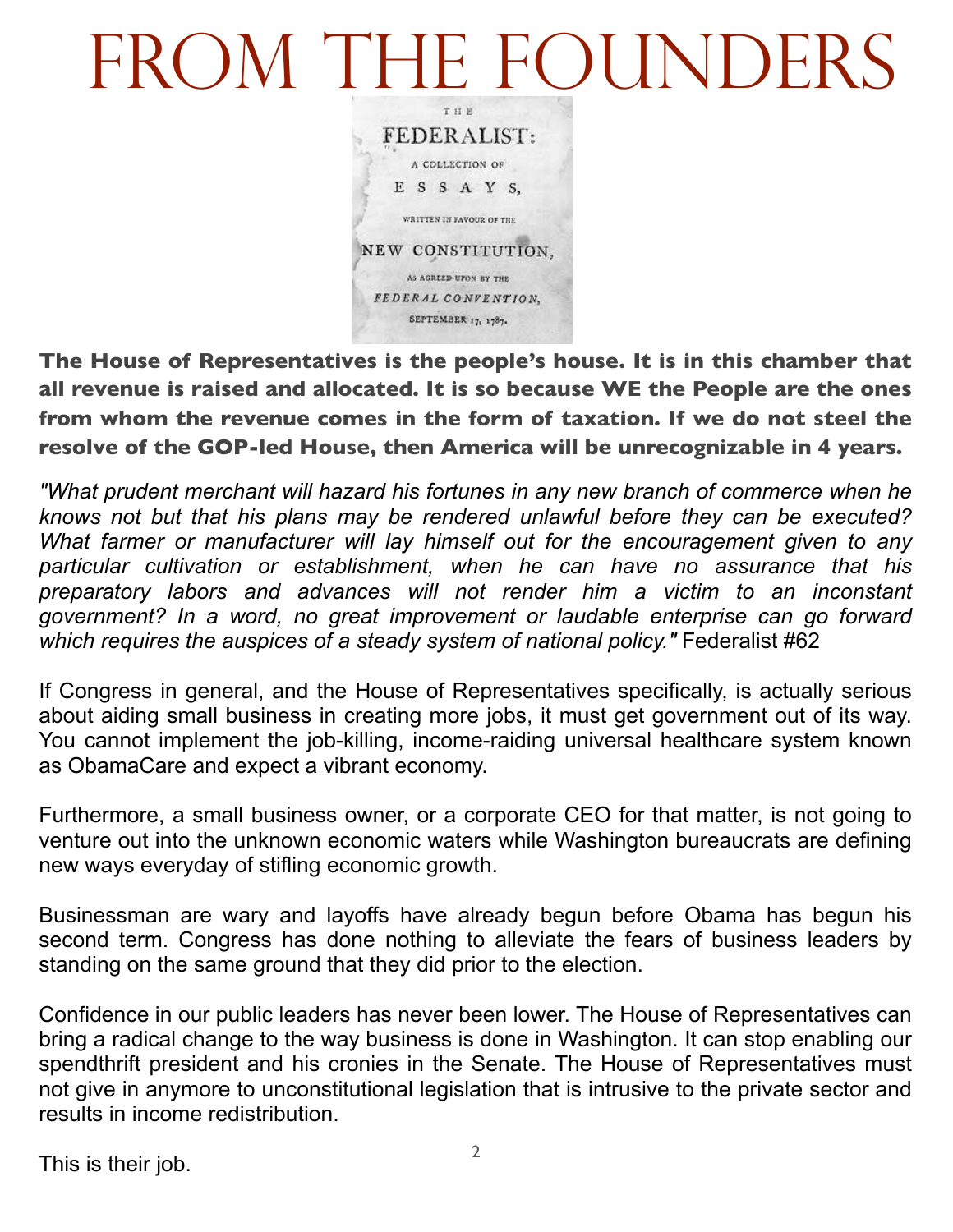# FROM THE PULPIT

"Friend, you cannot legislate the poor into freedom by legislating the wealthy out of freedom. And what one person receives without working for, another person must work for without receiving. The government can't give to anybody anything that the government does not first take from somebody. And when half of the people get the idea they don't have to work because the other half's going to take care of them, and when the other half get the idea it does no good to work because somebody's going to get what I work for. That, dear friend, is about the end of any nation." Dr. Adriam Rogers, 1984

That great quote from the late Lion of the Faith Adrian Rogers some 28 years ago was prophetic in that it was spoken when it was "Morning in America Again." But even back then, the signs of entitlement addiction through government pushers was well on its way to destroying our nation from within.

While we rightly lament the growing deficit and astronomical debt our posterity is facing, we must face the facts about how we got to where we are today. In August 2011, the Republican controlled House of Representatives voted to increase our debt limit to \$14.3 trillion. As Dr. Rogers said, the government has taken away from someone to give to others. That someone being taken from are our children and grandchildren.

The Bible is clear about indebtedness:

*"He who is surety for a stranger will suffer, but he who hates surety is secure."*  Proverbs 11:15

It is beyond time to pay down our national debt. Our only chance of doing so is complex. It will take changing the hearts of many. To believe you are entitled to material goods from the government off the backs of hardworking citizens is nothing less than sinful. This type of behavior should be shamed and shunned, not sanctioned by the government.

So it starts with you and me. What am I receiving from the government at the expense of others? Whom in my circle of friends, relatives, associates, and neighbors are on the government dole? Let's help them to see a better and more godly way to life than relying on the government to meet their needs.